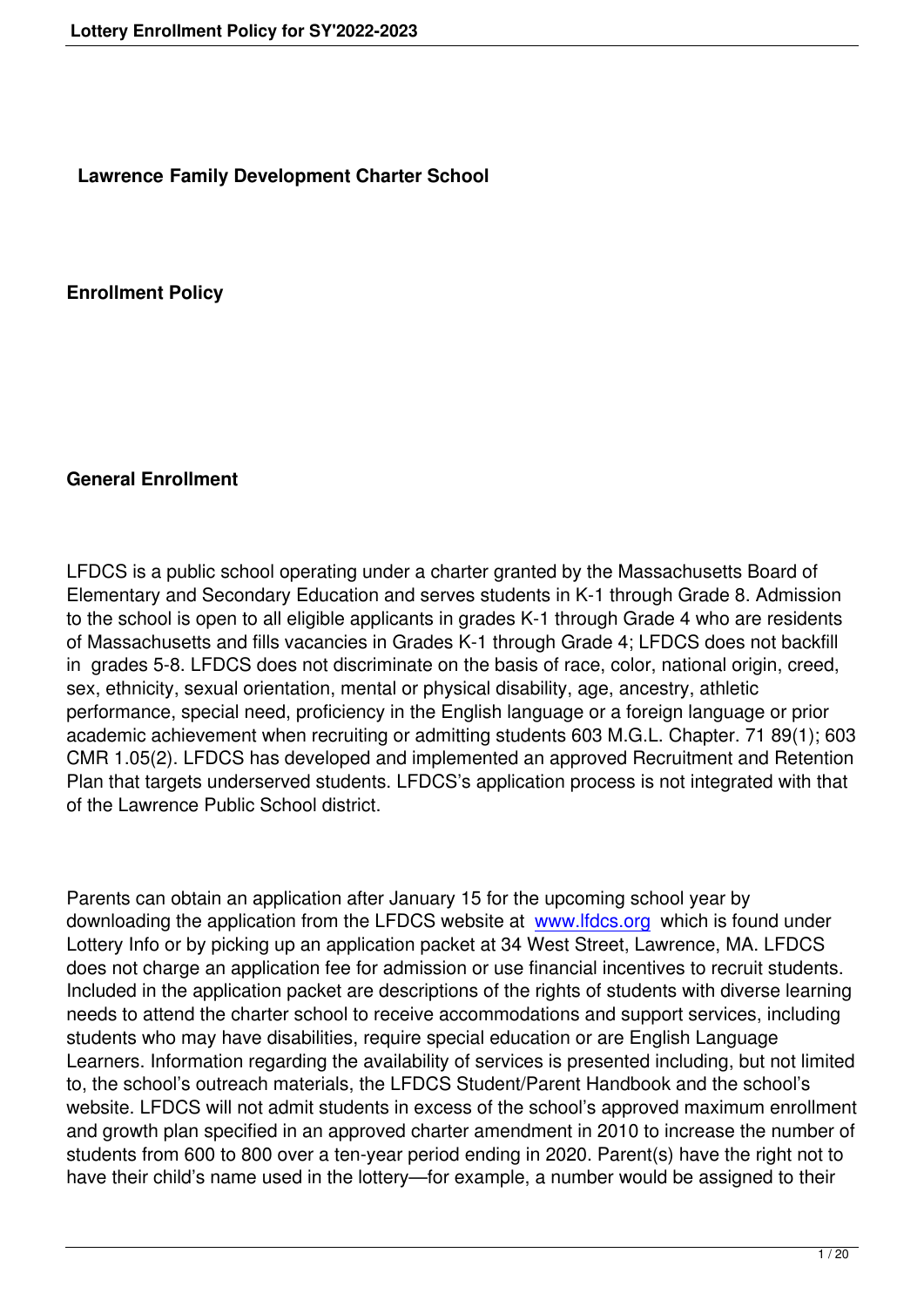child in advance of the lottery. This option is a parent(s)' right under state and federal law ensuring the privacy of the child. If a parent chooses to exercise this privacy right, they are required to check off the box on the attached application form, and a number will be assigned by the Parent Liaison prior to the lottery. Parent(s) of student applicants are informed that the Lawrence Family Development Charter School in accordance with M.G.L. Chapter 71, Section 89(g) shall release the names and addresses of students to a third party mail house upon request unless the parent or guardian of said student objects to disclosure of such information. If a parent of a charter school student and or applicant wishes not to have their child's information released to a third party mail house, the parent needs to check off the box on the bottom of the application form.

## **Eligibility Criteria for Admittance**

Applicants must be a resident of Massachusetts to apply for admission and to attend LFDCS. Every applicant, regardless of sibling preference, residence or non-residence preference must complete an Enrollment Application prior to the deadline to be entered into the lottery. LFDCS also requests that proof of residency be submitted with the Application (verified upon acceptance to the school) in the form of:

1. A Utility Bill (not water or cell phone) dated within the past 60 days

 2. A Deed, Mortgage Payment dated within the past 60 days or Property Tax Bill dated within the last year

- 1. A current Lease, Section 8 Agreement or Landlord Affidavit
- 2. A W-2 form dated within the year or a Payroll Stub dated within the past 60 days
- 3. A Bank or Credit Card Statement dated within the past 60 days
- 4. A Letter from an Approved Government Agency\* dated within the past 60 days

\*Approved government agencies: Departments of Revenue (DOR), Children and Family Services (DCF), Transitional Assistance (DTA), Youth Services (DYS), Social Security any communications on Commonwealth of Massachusetts Letterhead.

A child who is homeless is considered eligible to apply to the LFDCS lottery regardless of residency documentation, and the application of a homeless applicant will not be dependent on the submission of required documentation. Homeless applicants must provide reasonable proof (depending upon the circumstances or via an affidavit) of residency to receive an admission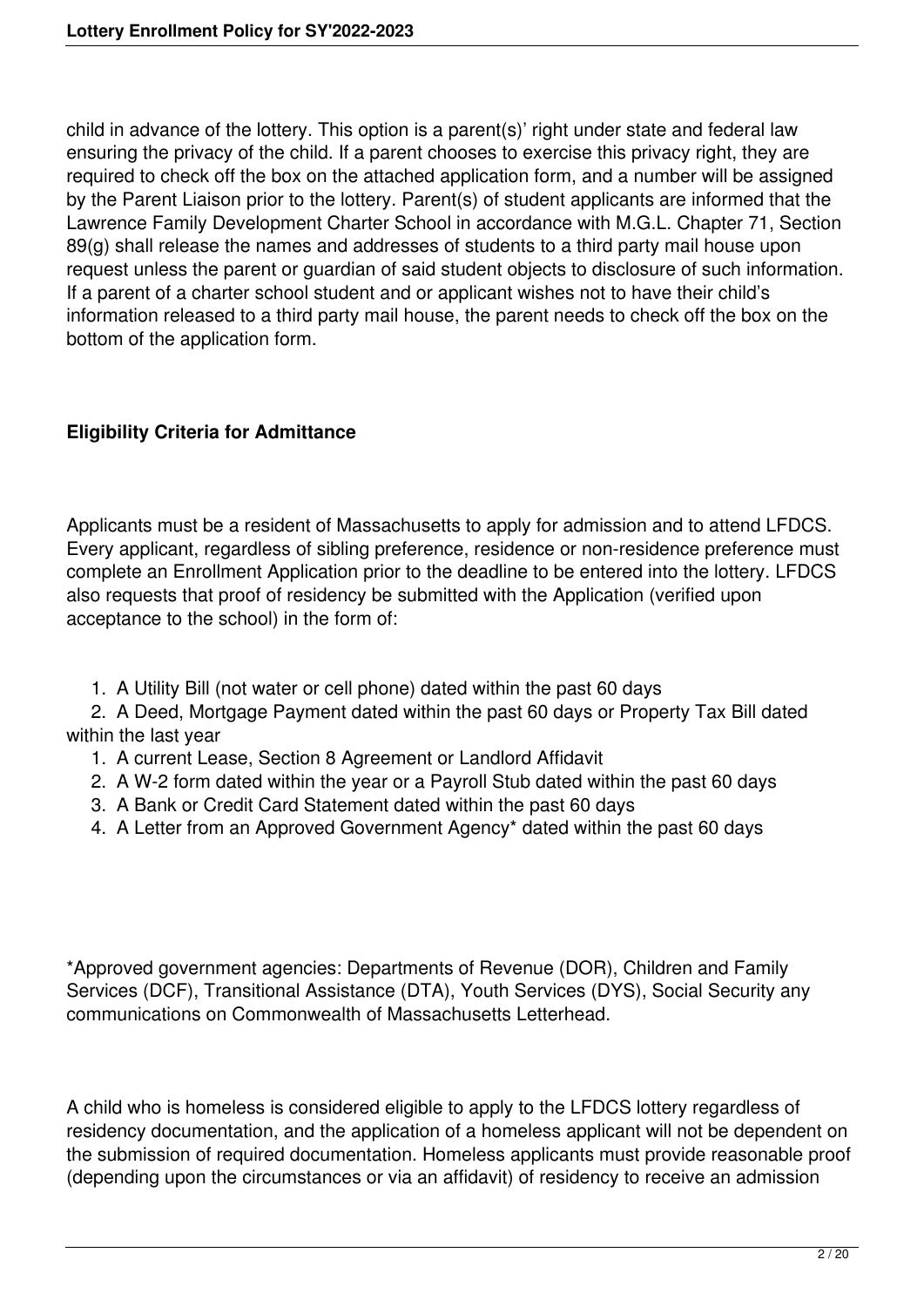preference based on where they are temporarily living.

Homeless applicants will receive a residency preference based on temporary residence in the City of Lawrence; however, Lawrence as a prior permanent residence does not provide a residence preference for admission.

Potential students for the K-1 and K-2 programs must submit a birth certificate for proof of being four years old by September  $1<sup>st</sup>$  (K-1 program) of the enrollment year and five years old by September 1 (K-2 program) of the enrollment year. Potential students in grades 1-4 must submit transcripts or a report card confirming successful completion of the grade prior to the one for which they seek admission by the end of the current school year, or in special circumstances where Summer School is required for graduation, due one week before the first day of school. LFDCS does not require potential students or their families to attend interviews or informational meetings as a condition of application, admission and attendance and does not administer tests to potential students or predicate acceptance for admission on results from any test of ability or achievement. Applications (approved by the Massachusetts Department of Education along with a draft enrollment policy) can be either picked up from the Parent Liaison at 34 West Street, Lawrence, MA or downloaded from the LFDCS website at www .lfdcs.org

. After completing and signing the application, the application and proof of residency (confirmed if an admission offer is made) should be scanned and emailed to

#### [parentliai](http://www.lfdcs.org/)son@lfdcs.org

or hand-delivered to the Parent Liaison at 34 West Street, Lawrence, MA on or before the application deadline which is the last Friday of February at 4pm. LFDCS will not set any [principal application dea](mailto:parentliaison@lfdcs.org)dlines or hold any enrollment lotteries for student admission for the upcoming school year until after January 1, and shall conclude its principal enrollment process no later than March 15 of each year. LFDCS gives reasonable public notice of at least one month of the application deadline which is the last Friday of February at 4pm and accepts applications in anticipation of a public lottery held on the second Wednesday of March\* at 4pm each year. LFDCS publicizes, by January 15 of each year, the date of the lottery and the deadline for applications on its website (www.lfdcs.org), in local newspapers, on local radio programs, in a notice to all current families and in a flyer or poster in local businesses and organizations. Applications will not be accepted after the initial application deadline.

**\*Depending on the state submission, the deadline for the lottery may be changed to the 1 st**

**Wednesday of March.**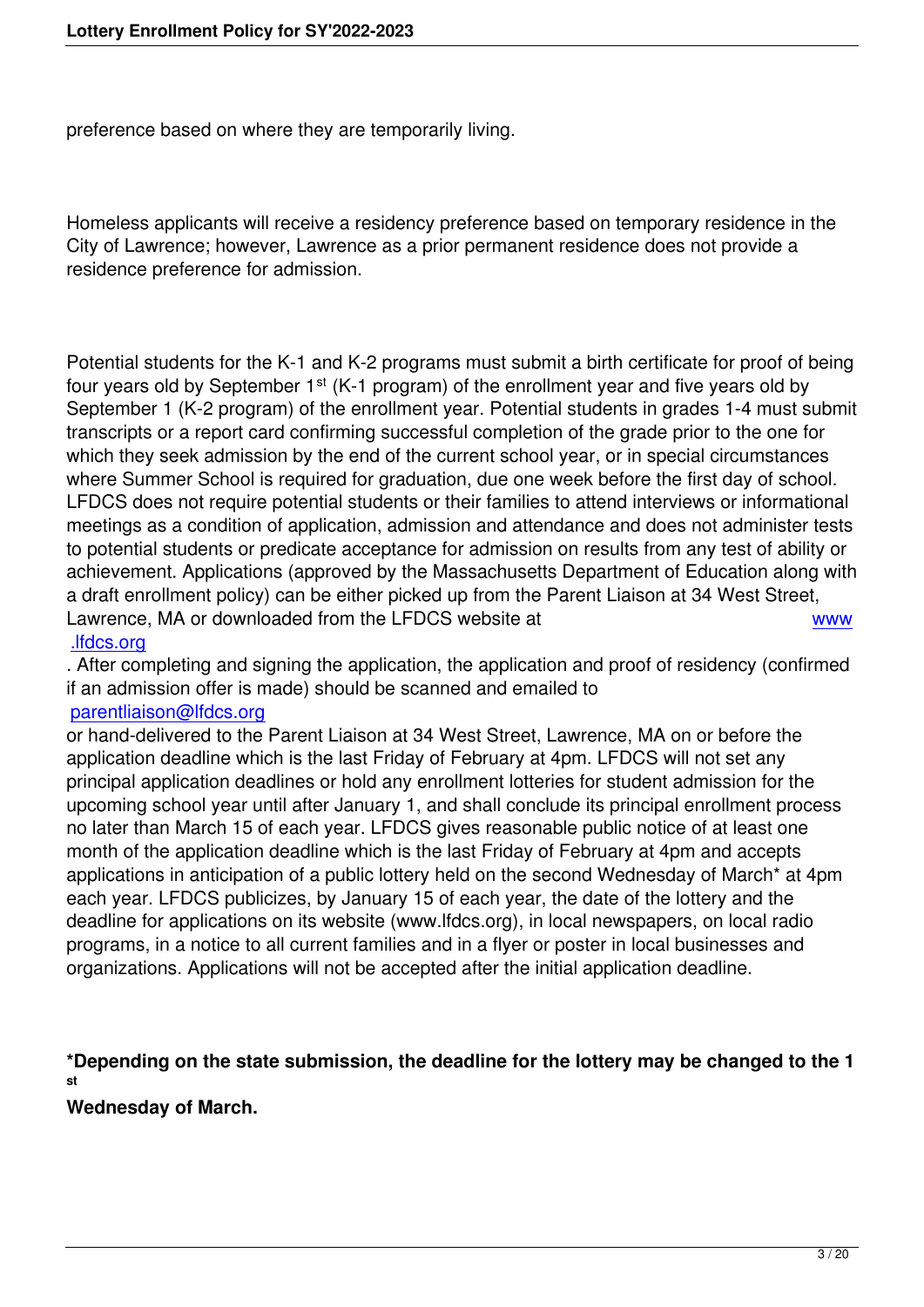#### **Lottery Procedures**

LFDCS will determine the number of spaces available each year in each grade. In cases where there are fewer spaces than eligible applicants, applicants shall be accepted for admission by a lottery process. The lottery is held at the LFDCS Upper School gymnasium located at 400 Haverhill Street, Lawrence, MA and conducted in public with a neutral party drawing potential students' names from the applicant pool each year certifying that the process is fair and that the selection is random. During the lottery, LFDCS will post a chart that identifies the number of slots available for grades K-1 through Grade 4. Sibling applicants (children that share a common parent, either biologically or legally through adoption), residents or non-residents of students who attend the school at the time of an offer of admission is made receive a preference for admission over non-sibling applicants. Applicants who reside in the City of Lawrence receive a preference for admission over non-resident applicants; resonable proof of current residency is required at the tme an offer of admission is made. All applicants will be drawn via the lottery to establish a random lottery order for each grade. LFDCS draws the lottery using applicant names unless a parent chooses to opt out of having their child(ren)'s name(s) publicly used at which time a number will be assigned, and the parent will be notified of that number in advance. Preference for admission will then be taken into consideration. Admission offers will be made based on the number of seats available for each grade. LFDCS will place the names of applicants not offered admission, following the lottery, in the order they were selected. If the lottery procss in a given year fails to adequately draw the sufficient number of applicants for enrollment, the school will hold a subsequent lottery after public notice has been advertised for a month and the required lottery process is followed. If admission was offered to an applicant from the waitlist who is not a sibling of another student who is currently attending LFDCS and would exceed LFDCS's charter tuition cap, the applicant should be skipped but kept on the waitlist. In cases where the enrollment of a student who is a sibling of a student who is alreading attending and LFDCS would exceed LFDCS's charter school tuition cap and has not admitted other students prior to admitting the sibling, the sibling may be offered admission and the Commonwealth of Massachusetts will provide tuition for the sibling, subject to appropriation.

#### **Enrollment Process**

Once an applicant has been selected through the lottery process, a "Welcome Letter" is mailed to the applicant's address within 3 business days from the date of the lottery. Within 24 hours from the official lottery date, a chart is created with the list of applicants chosen from the lottery, and parent(s) may contact the Parent Liaison at 34 West Street, Lawrence, MA by telephone to confirm that their child has been selected or not selected from the lottery. Parents must notify the school of their acceptance within 10 school days of LFDCS' notification of their child's selection. Once a child is accepted, that child must finalize acceptance. Reasonable proof of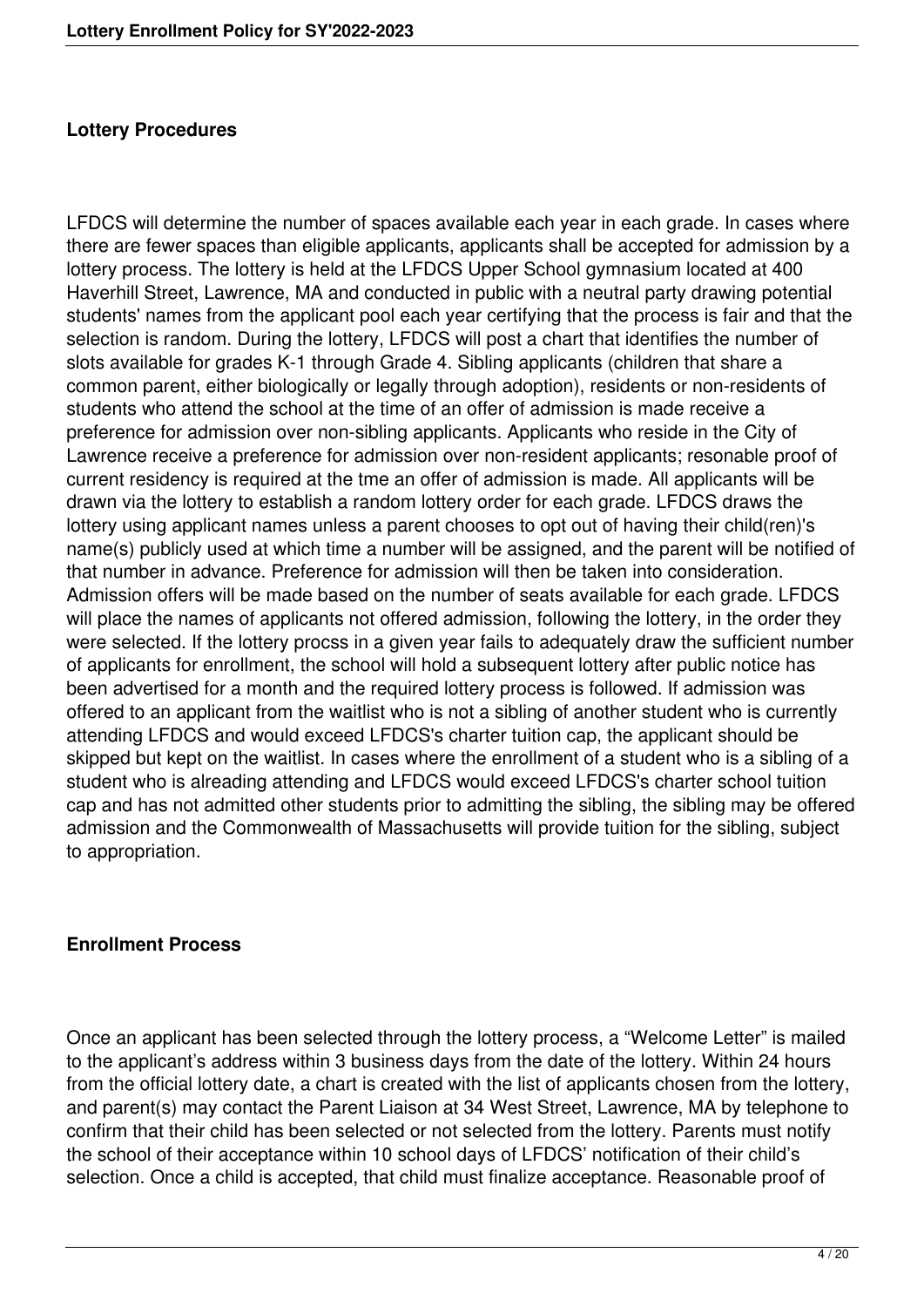current residency or sibling status is confirmed at the time an offer of admission is made. Once selected, LFDCS asks parents and students to meet with the Parent Liaison to finalize paperwork and review the Parent/Student Handbook. LFDCS shall place the names of applicants not offered admission following the lottery on a waitlist for the school year for which the applicant sought admission in the order the names are selected and will take into account sibling preference and resident and non-resident preference, which may change over time. Within 10 business days, a letter is mailed to those on the waitlist for the school year for which the applicant sought admission with an assigned grade and waitlist #. LFDCS will not accept any new applicants and will not process any new applications for a lottery until the initial waitlist is exhausted. If the principal enrollment fails to fill additional admission spaces, LFDCS may repeat the process more than once providing such process is fair and the school gives reasonable public notice at least one month prior to the application deadline. If spaces become available during the school year, LFDCS will repeat the enrollment process to fill these openings meeting the requirements of G.L.c. 70, Chapter 89(n). 603 CMR 105(8).

#### **Waitlists**

LFDCS keeps a waitlist for the school year for which applicants sought admission for that year only. Applicants will be drawn from this waitlist during the school year for which the applicant sought admission if any openings occur prior to accepting new applicants according to sibling preference, resident and non-resident preference. If any openings occur in eligible grades, LFDCS will contact families by number rankings while taking into consideration preferences for admission.

The order of the applicant's placement on the waitlist may change depending on the preferences that exist at the time an offer of admission is extended, such as an applicant moving up on a waitlist due to sibling status.

If a student or applicant stops attending LFDCS or declines admission, the next available applicant on the waitlist for that grade, subject to preferences at the time of admission, will be offered admission until the vacant seat is filled. No applicant will be admitted ahead of other eligible applicants on the waitlist unless said applicant is either a sibling of a currently-enrolled student or a resident of Lawrence. LFDCS maintains accurate waitlist records including applicant names (first, middle, last), dates of birth, home addresses of residence, telephone numbers, and grade levels of applicants who were part of the lottery but did not gain admission. Applicants accepted from the waitlist for the school year for which the applicant sought admission are notified immediately by telephone and in writing and must notify the school within 3 business days of their acceptance. If an applicant declines an offer of admission, the applicant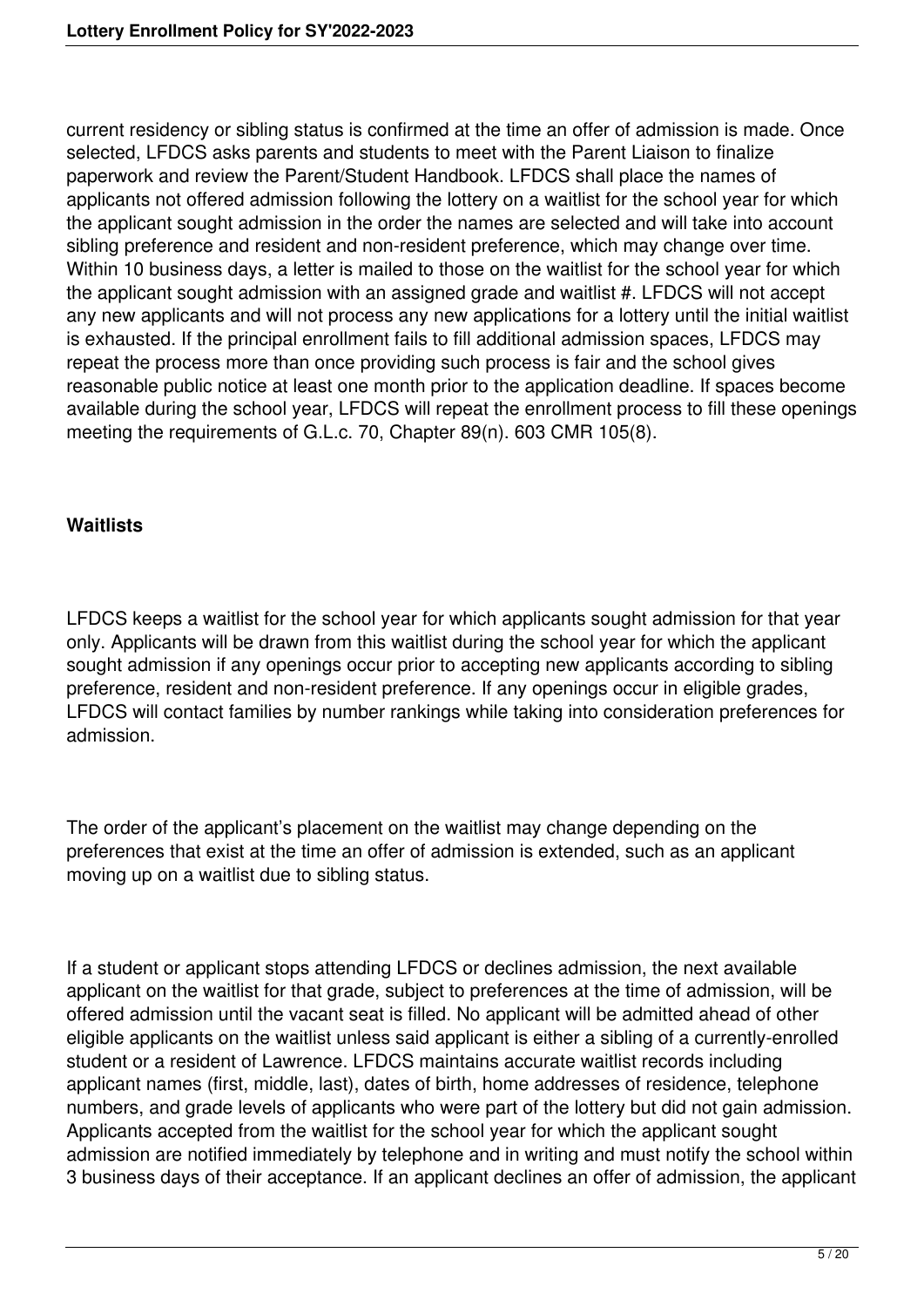must reapply if they wish to be considered again for admission. When a student stops attending the school for any reason up to February 15, LFDCS shall fill those vacant seats up to grade 4. LFDCS would draw from the waitlist for the school year for which the applicant sought admission depending on the grade by numerical rank, while also taking into consideration preferences for admission. Vacancies not filled after February 15 will move into the subsequent grade to be filled the following September in grades 1-4. Seats for applicants who have accepted an offer of admission to LFDCS but have never attended are exempt. Students who have withdrawn from the school would need to reapply for admission.

#### **Application for Admission Requirements**

The application for admission must be filled out, signed and either scanned and emailed to par entliaison@lfdcs.org

or submitted in person to the Parent Liaison to be checked for accuracy along with a copy of the applicant's birth certificate (K-1 and K-2 applicants only) and proof of residency (confirmed [upon](mailto:parentliaison@lfdcs.org) [acceptance\). The app](mailto:parentliaison@lfdcs.org)lication does not require submission of the applicant's social security number but requires the signature of one parent/guardian unless a court order indicates otherwise for an individual applicant. The application form includes all student information required by the charter school statute for the waitlist: student name (first, middle, last), date of birth; city or town of residence; grade level; home address and telephone number. The application form states a non-discrimination policy that states: LFDCS does not discriminate on the basis of race, color, national origin, creed, sex, ethnicity, sexual orientation, mental or physical disability, age, ancestry, athletic performance, special need, proficiency in the English language or a foreign language or prior academic achievement when recruiting or admitting students 603 M.G.L. Chapter. 71 89(1); 603 CMR 1.05(2). There is also a notice on the application that states that LFDCS keeps a temporary file of the application packet for those who have been put on the waitlist for the school year for which the student sought admission. This application is kept on file until the last day of school of the school year for which the student sought admission. Before or on that date the parent(s) have the right to receive a copy of these documents; otherwise, the file is destroyed.

### **Growth Plan Requirements – SY'2020-2021 through SY'2029-2030**

LFDCS was approved in 2021 to increase enrollment from 800 to 1,000 students by 2029-2030. LFDCS will increase enrollment in 2023 by 60 students and every year thereafter at 20 students per year until the cap of 1,000 students is reached in 2029-2030. LFDCS will not, in accordance with our growth plan, exceed the total number of students reported in LFDCS's pre-enrollment submission to ESE in the previous spring in accordance with 603 CMR 1.08(5).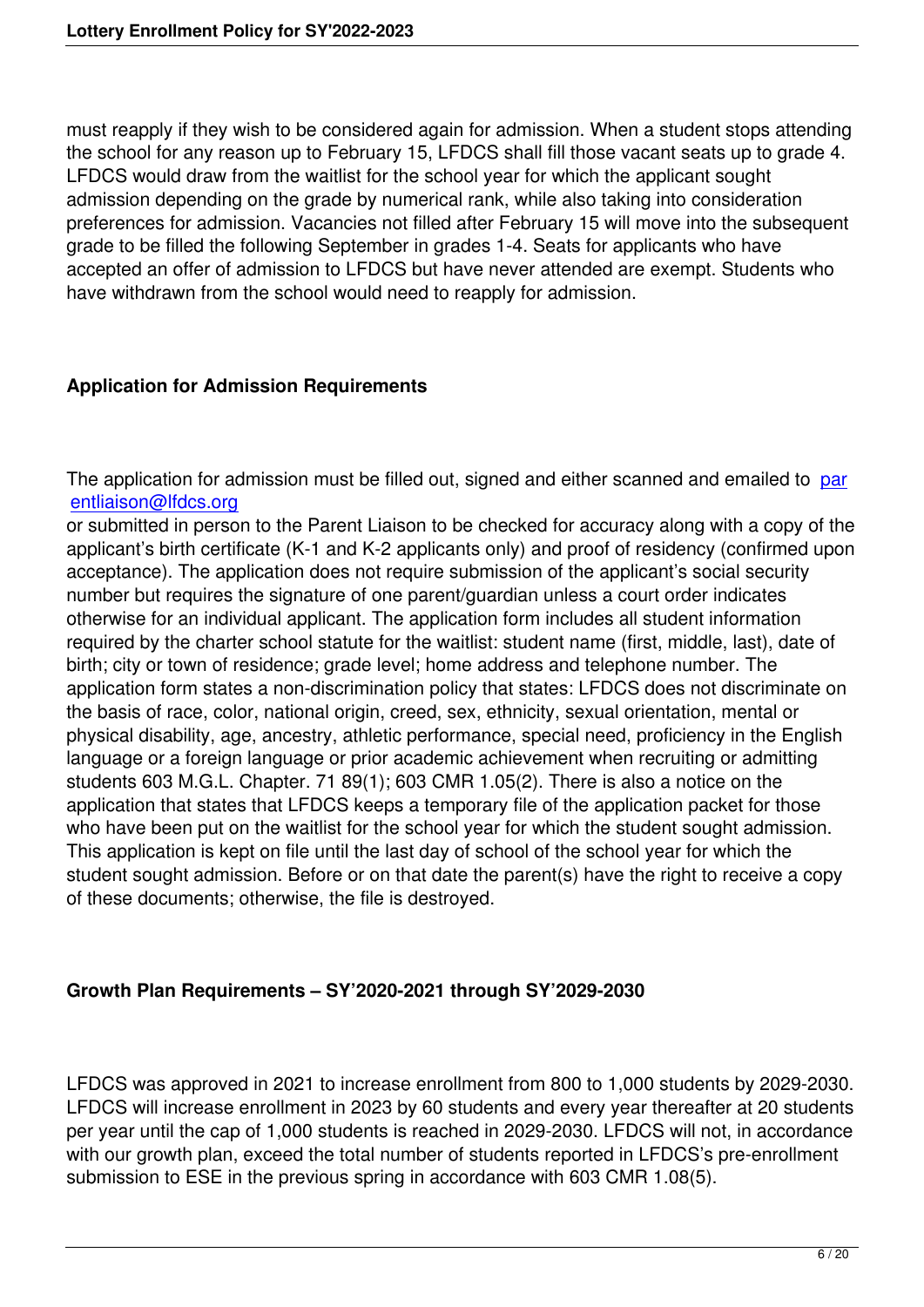# **ANTICIPATED ENROLLMENT**

**Grades Served**

**SY**

**2021-22**

**SY**

**2022-23**

**SY**

**2023-24**

**SY**

**2024-25**

**SY**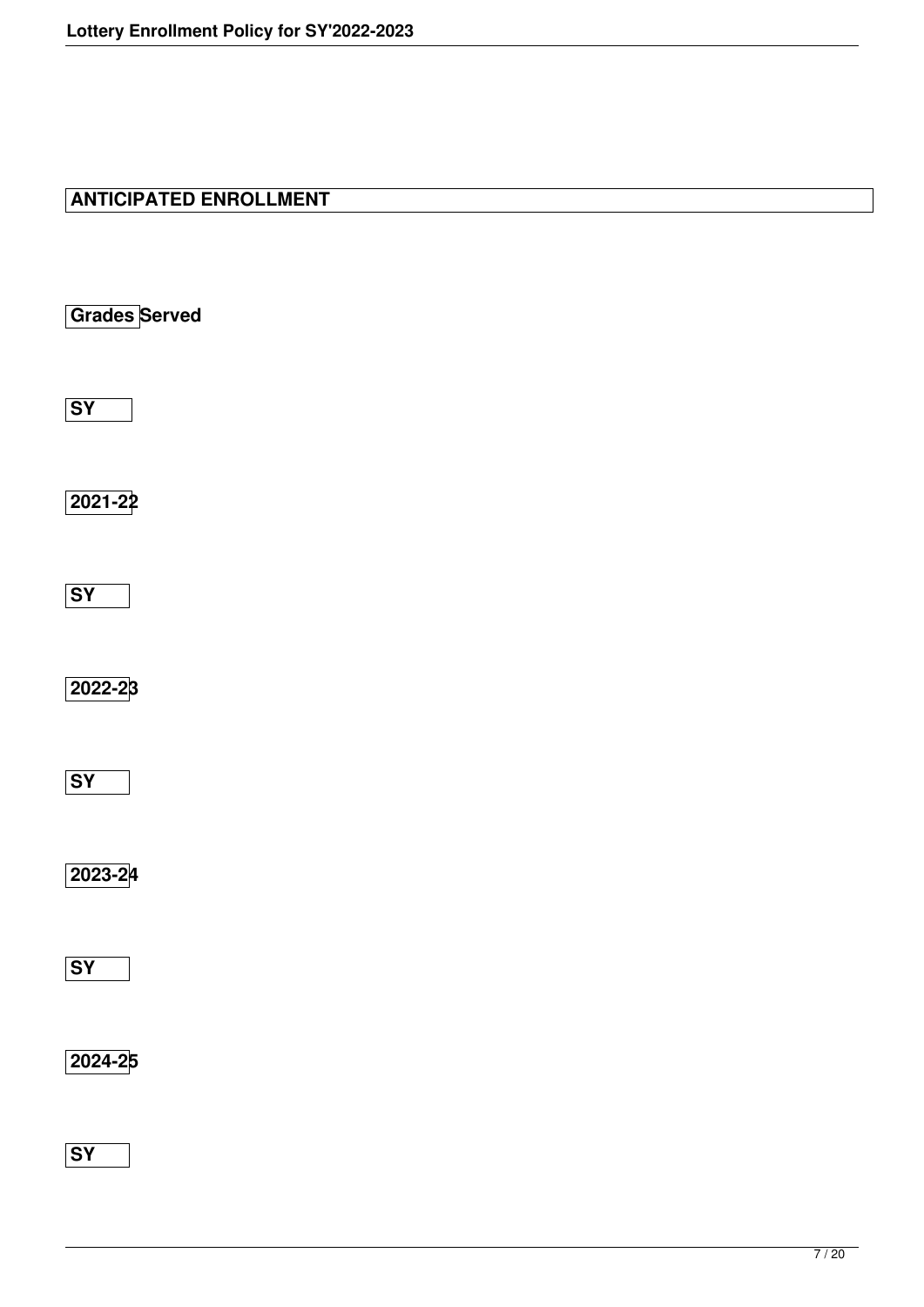| 2025-26                             |  |  |
|-------------------------------------|--|--|
| $\overline{\mathsf{SY}}$            |  |  |
| 2026-27                             |  |  |
| $\overline{\text{SY}}$              |  |  |
| 2027-28                             |  |  |
| $\overline{\text{SY}}$              |  |  |
| 2028-29<br>$\overline{\mathsf{SY}}$ |  |  |
| 2029-30                             |  |  |
| <b>IDEAL COHORT SIZES</b>           |  |  |
| $K-1$                               |  |  |

85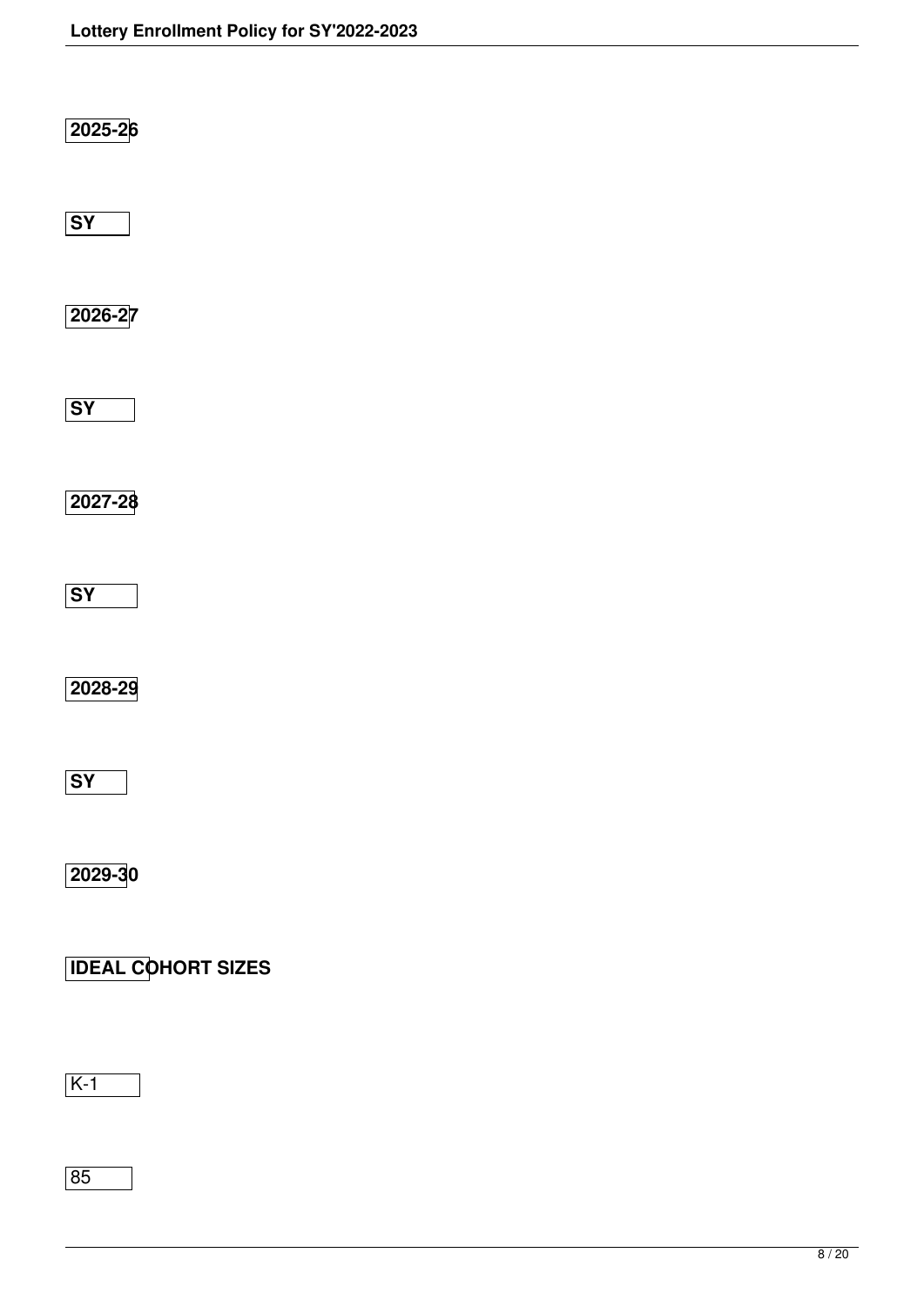| $\boxed{102}$ |  |  |  |
|---------------|--|--|--|
| $\boxed{102}$ |  |  |  |
| $\boxed{102}$ |  |  |  |
| $\boxed{102}$ |  |  |  |
| $\boxed{103}$ |  |  |  |
| $\boxed{104}$ |  |  |  |
| $\boxed{104}$ |  |  |  |
| $\boxed{104}$ |  |  |  |
| 100           |  |  |  |
| $K-2$         |  |  |  |
| $\boxed{81}$  |  |  |  |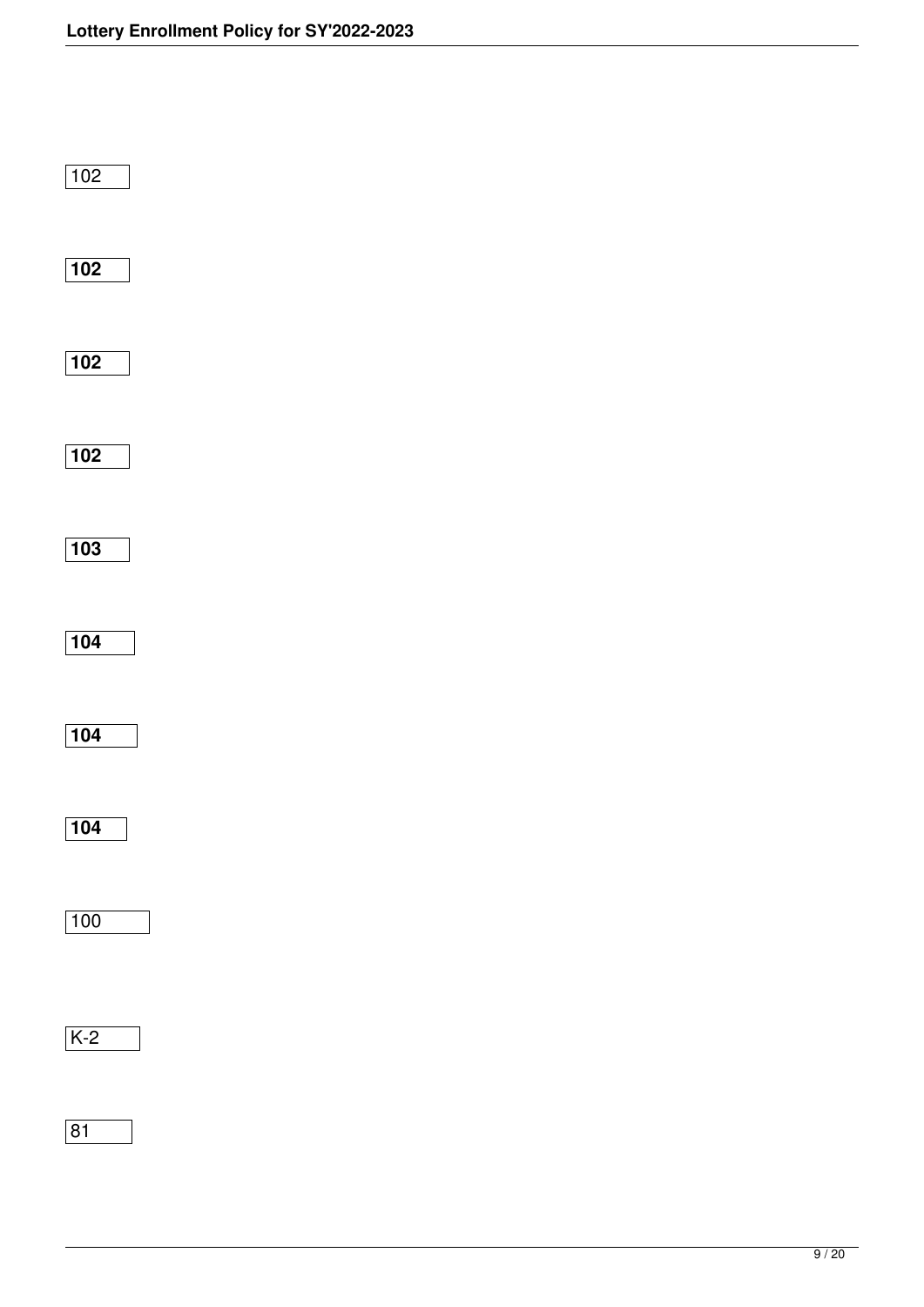| $\boxed{102}$    |  |  |  |
|------------------|--|--|--|
| $\boxed{102}$    |  |  |  |
| $\boxed{102}$    |  |  |  |
| $\boxed{102}$    |  |  |  |
| $\boxed{102}$    |  |  |  |
| $\boxed{102}$    |  |  |  |
| $\boxed{103}$    |  |  |  |
| $\overline{103}$ |  |  |  |
| 100              |  |  |  |
| $\boxed{1}$      |  |  |  |
| 80               |  |  |  |
| $\boxed{102}$    |  |  |  |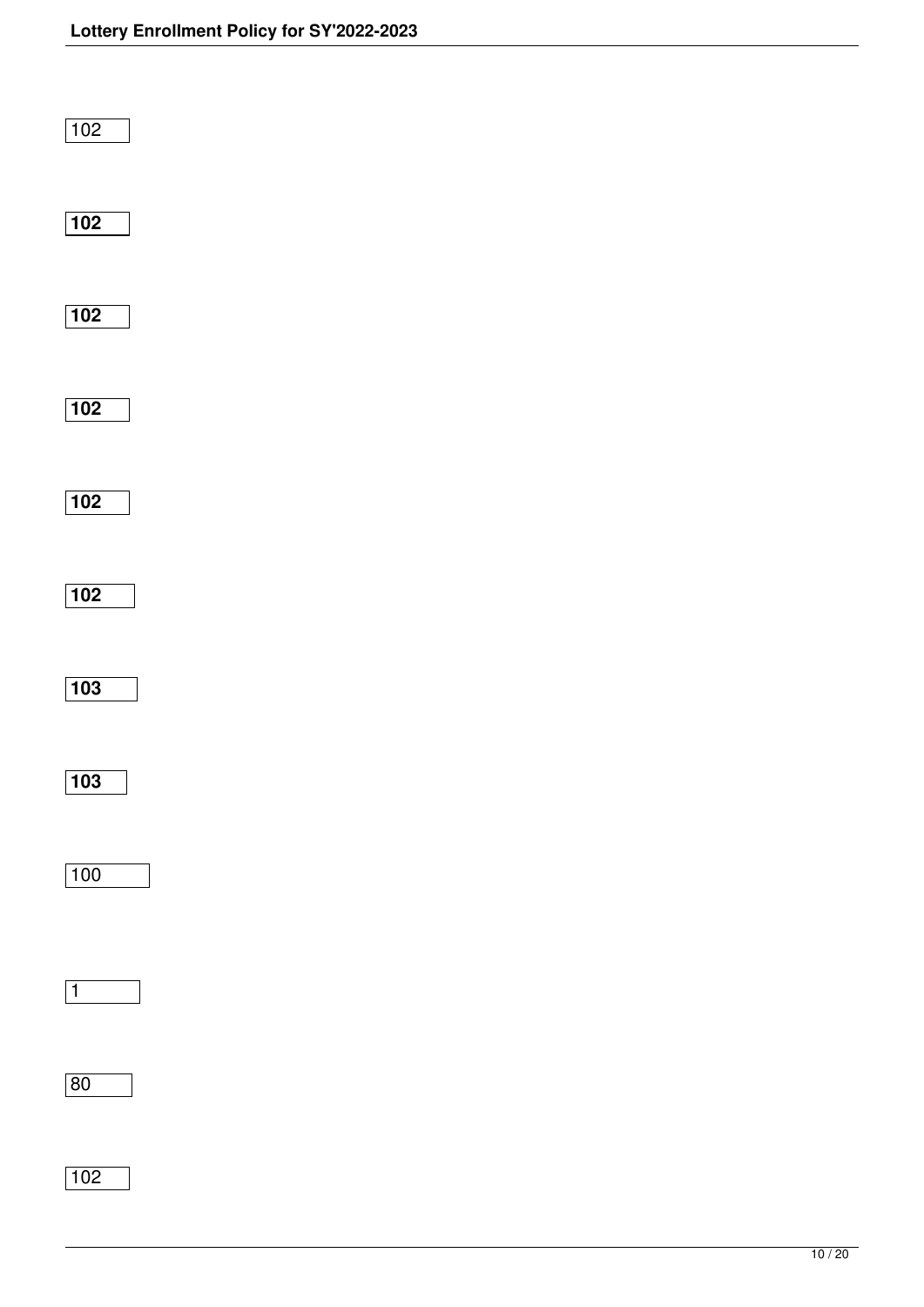| $\sqrt{102}$  |  |  |  |
|---------------|--|--|--|
| $\boxed{101}$ |  |  |  |
| $\boxed{102}$ |  |  |  |
| $\boxed{102}$ |  |  |  |
| $\boxed{102}$ |  |  |  |
| $\boxed{101}$ |  |  |  |
| $\boxed{102}$ |  |  |  |
| 100           |  |  |  |
| $\boxed{2}$   |  |  |  |
| $\boxed{84}$  |  |  |  |
| 80            |  |  |  |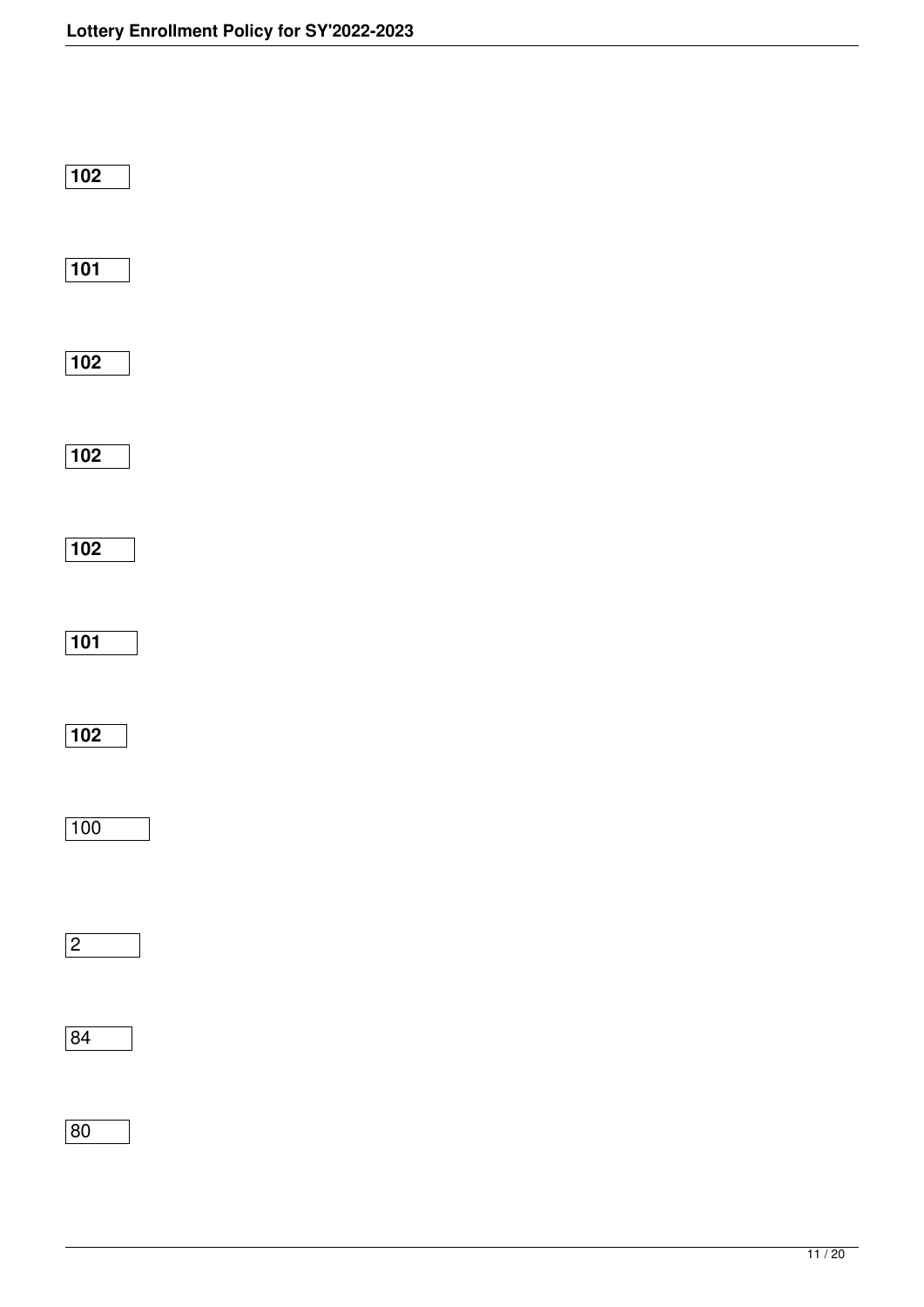| $\boxed{100}$ |  |  |  |
|---------------|--|--|--|
| $\boxed{100}$ |  |  |  |
| $\boxed{101}$ |  |  |  |
| $\boxed{102}$ |  |  |  |
| $\boxed{102}$ |  |  |  |
| $\boxed{101}$ |  |  |  |
| $\boxed{101}$ |  |  |  |
| 100           |  |  |  |
| $\boxed{3}$   |  |  |  |
| 84            |  |  |  |
| $\boxed{81}$  |  |  |  |
| $\boxed{80}$  |  |  |  |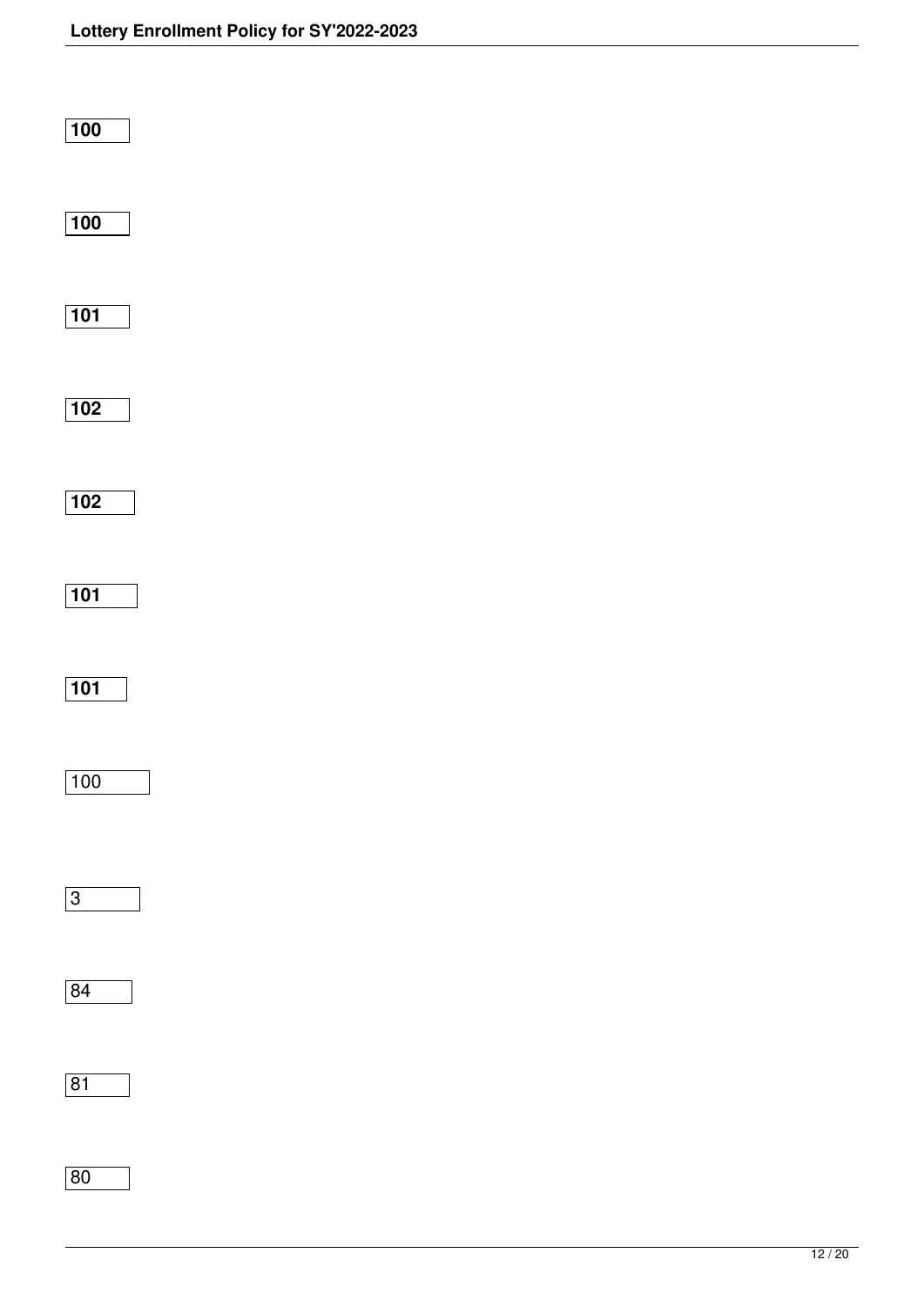| $\overline{100}$  |  |  |
|-------------------|--|--|
| $\boxed{100}$     |  |  |
| $\boxed{100}$     |  |  |
| $\boxed{101}$     |  |  |
| $\boxed{101}$     |  |  |
| $\boxed{100}$     |  |  |
| $\frac{100}{100}$ |  |  |
| $\sqrt{4}$        |  |  |
| 81                |  |  |
| 82                |  |  |
| 80                |  |  |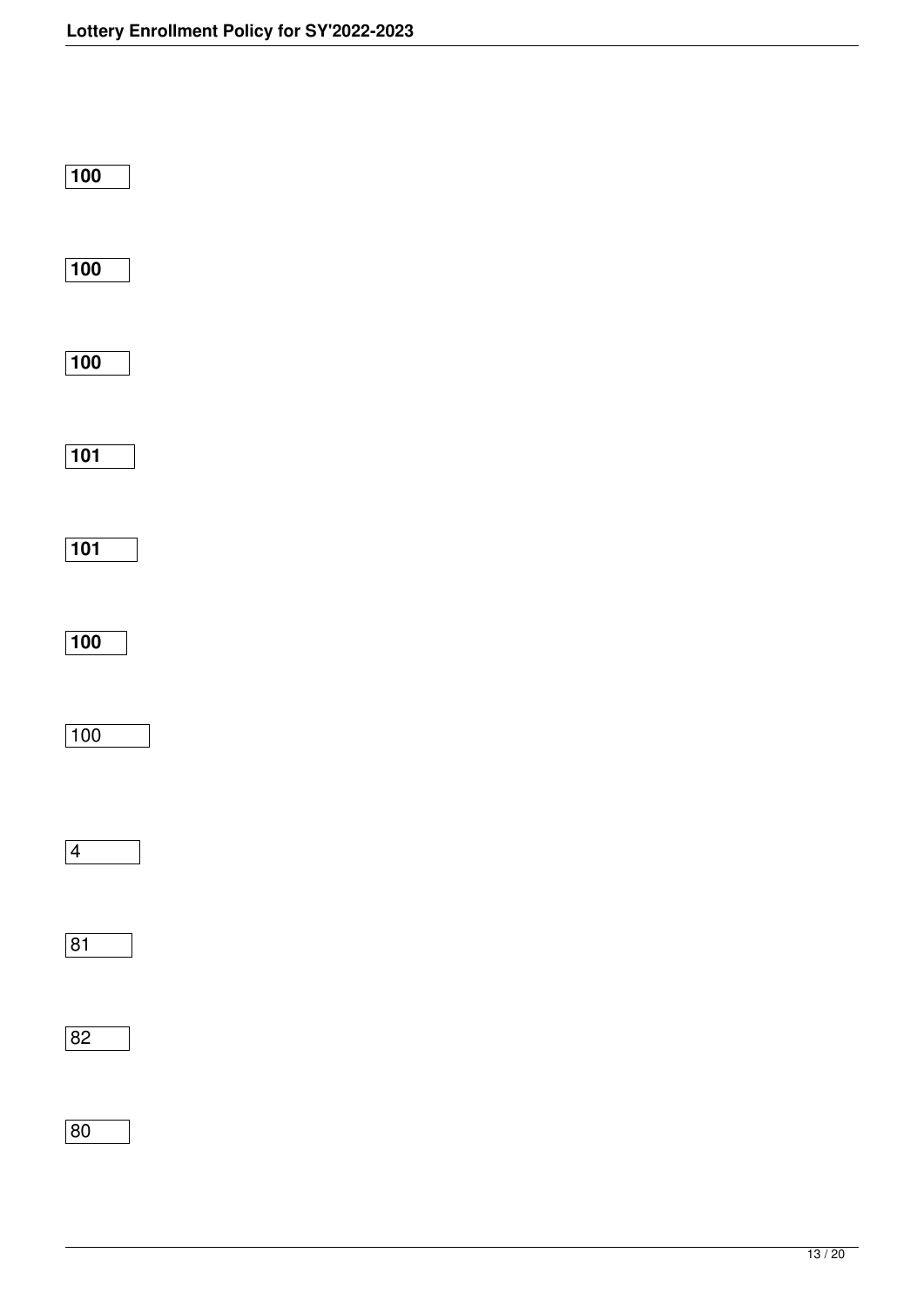| $\boxed{80}$      |  |  |  |
|-------------------|--|--|--|
| $\boxed{100}$     |  |  |  |
| $\boxed{100}$     |  |  |  |
| $\boxed{100}$     |  |  |  |
| $\boxed{100}$     |  |  |  |
| $\boxed{101}$     |  |  |  |
| $\frac{100}{100}$ |  |  |  |
| $\boxed{5}$<br>┑  |  |  |  |
| 78                |  |  |  |
| $\boxed{81}$      |  |  |  |
| 79                |  |  |  |
| 79                |  |  |  |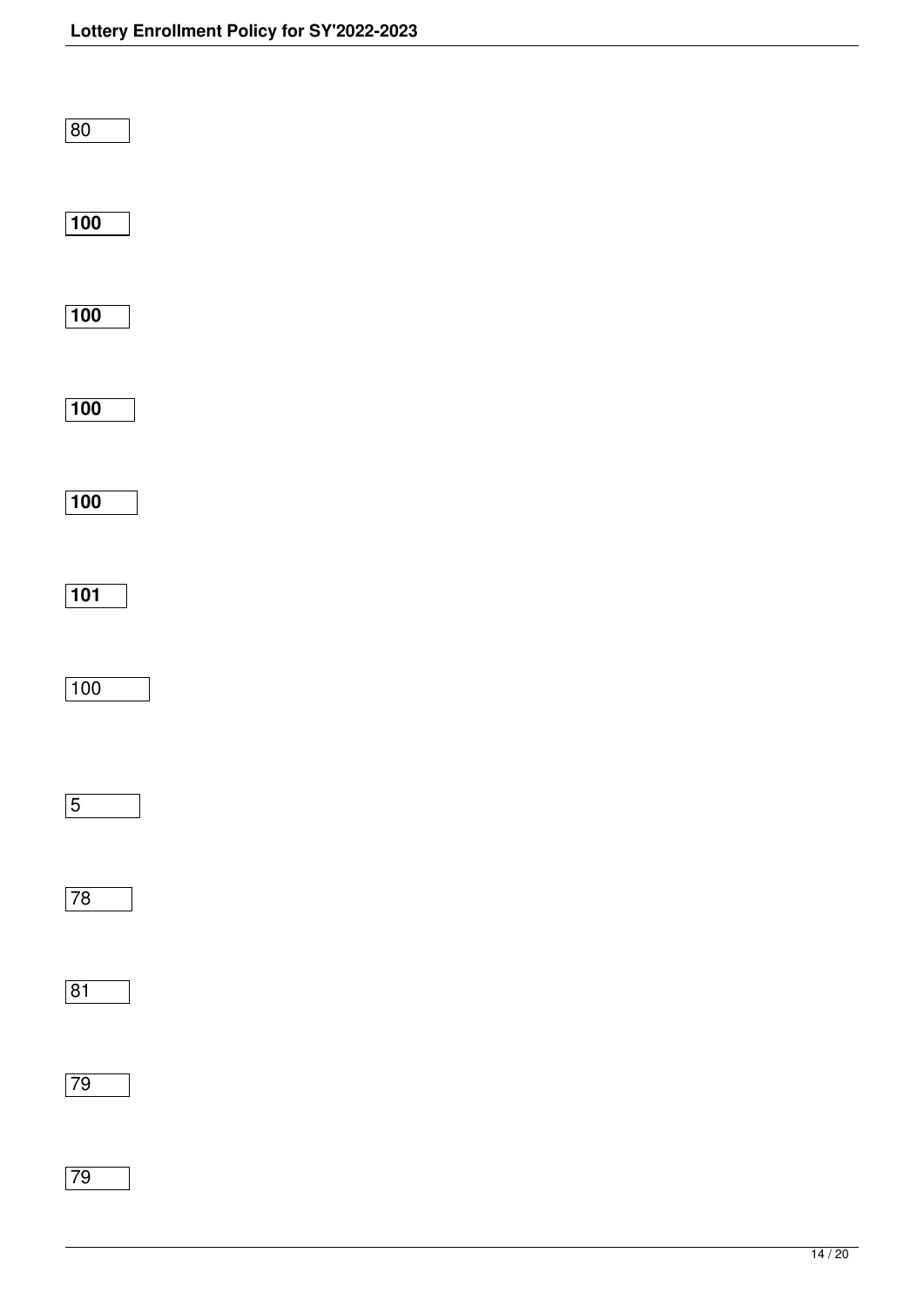| $\overline{78}$   |  |  |  |
|-------------------|--|--|--|
| $\overline{98}$   |  |  |  |
| $\overline{99}$   |  |  |  |
| $\overline{99}$   |  |  |  |
| $\overline{98}$   |  |  |  |
| $\frac{100}{100}$ |  |  |  |
| 6                 |  |  |  |
| $\boxed{77}$      |  |  |  |
| $\boxed{78}$      |  |  |  |
| $\boxed{81}$      |  |  |  |
| $\overline{78}$   |  |  |  |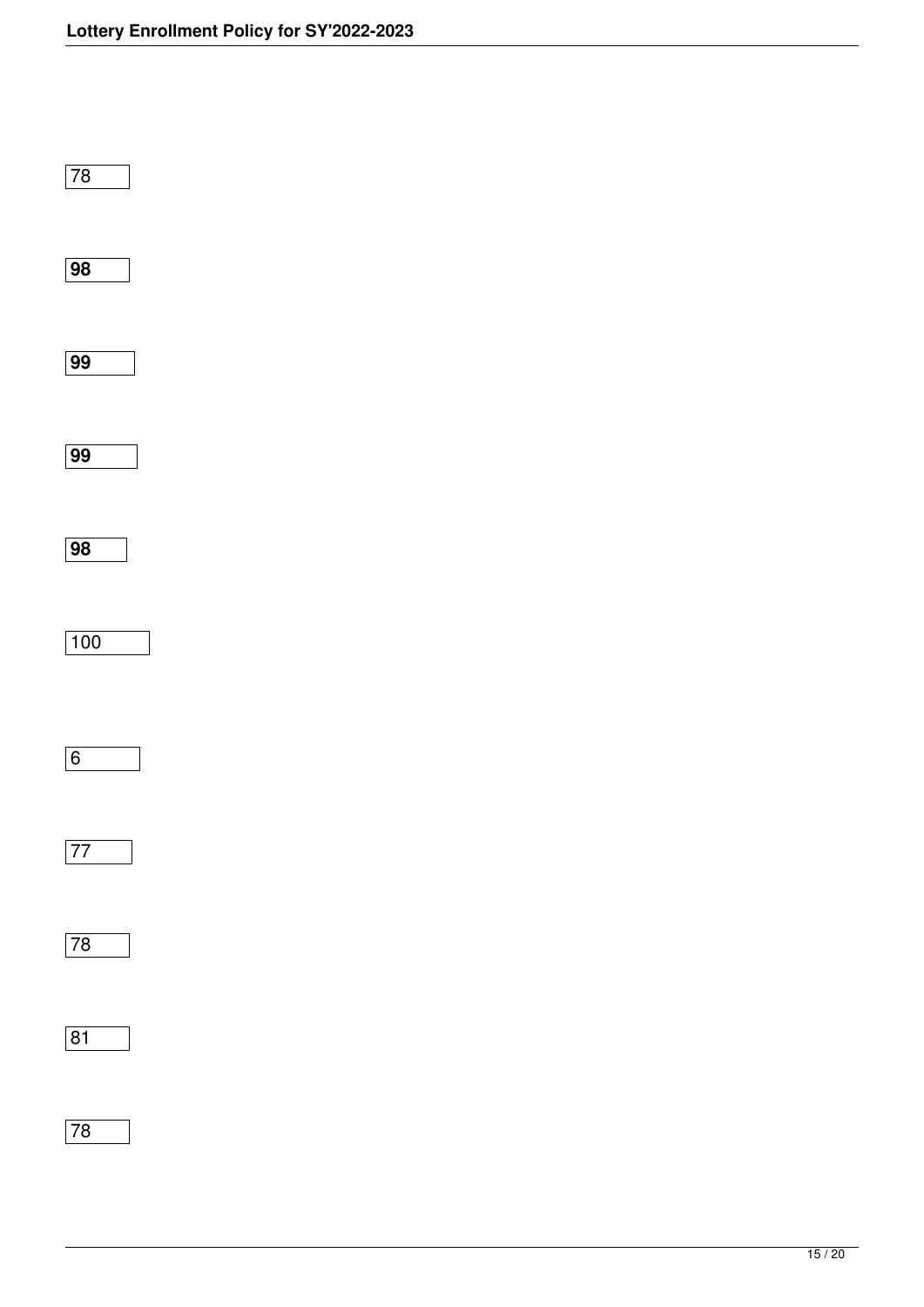| $\overline{78}$ |  |  |
|-----------------|--|--|
| $\overline{77}$ |  |  |
| $\overline{97}$ |  |  |
| $\overline{98}$ |  |  |
| $\overline{98}$ |  |  |
| 100             |  |  |
| $\overline{7}$  |  |  |
| $\boxed{75}$    |  |  |
| $\boxed{77}$    |  |  |
| 78              |  |  |
| 80              |  |  |
| $\overline{77}$ |  |  |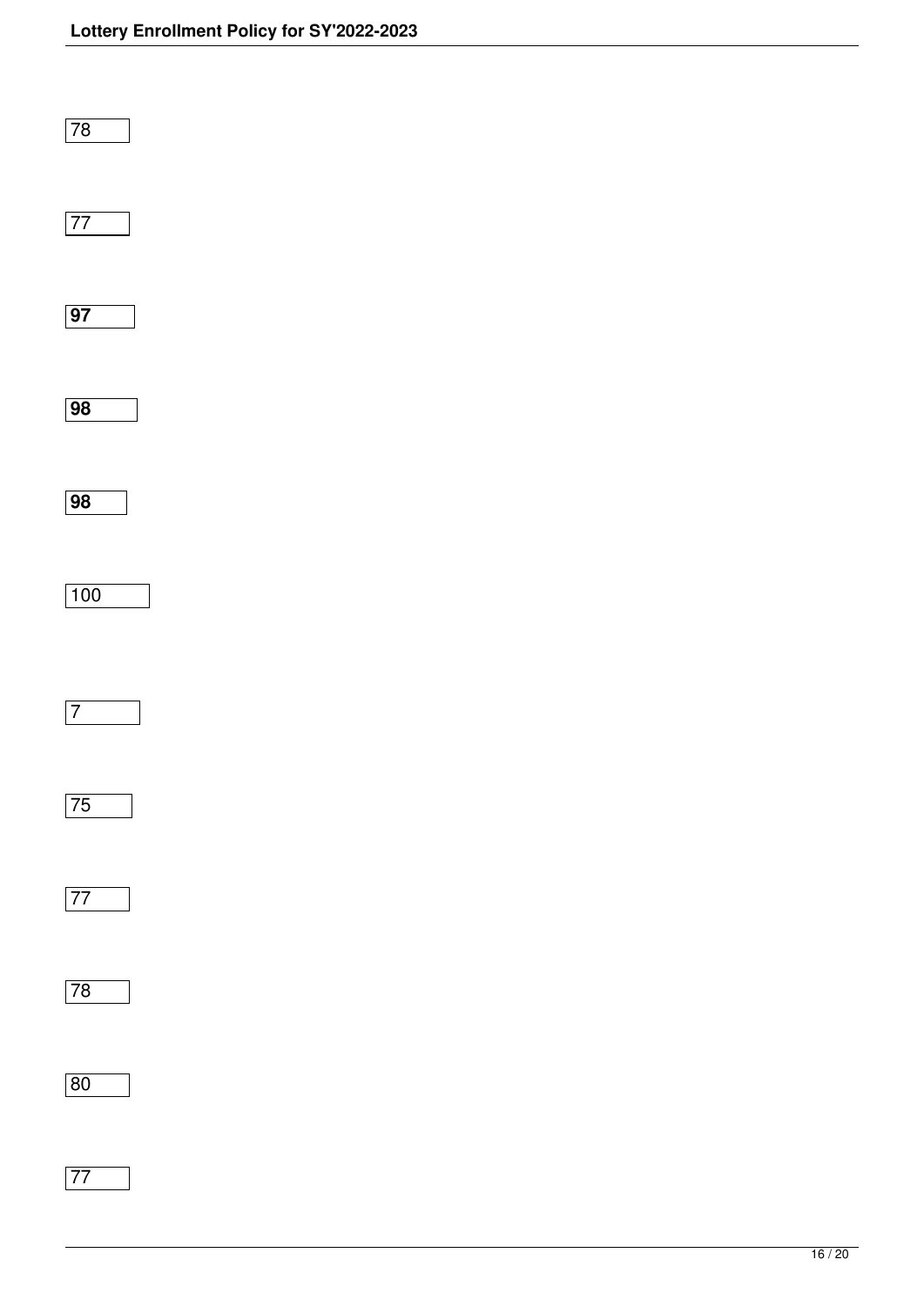| $\overline{77}$                        |  |  |  |
|----------------------------------------|--|--|--|
| $\overline{77}$                        |  |  |  |
| $\overline{97}$                        |  |  |  |
| $\overline{97}$                        |  |  |  |
| 100                                    |  |  |  |
| $\overline{8}$                         |  |  |  |
| $\overline{75}$                        |  |  |  |
| 75<br>L<br>$\sim$ $\sim$ $\sim$ $\sim$ |  |  |  |
| 75                                     |  |  |  |
| 78                                     |  |  |  |
| $\overline{79}$                        |  |  |  |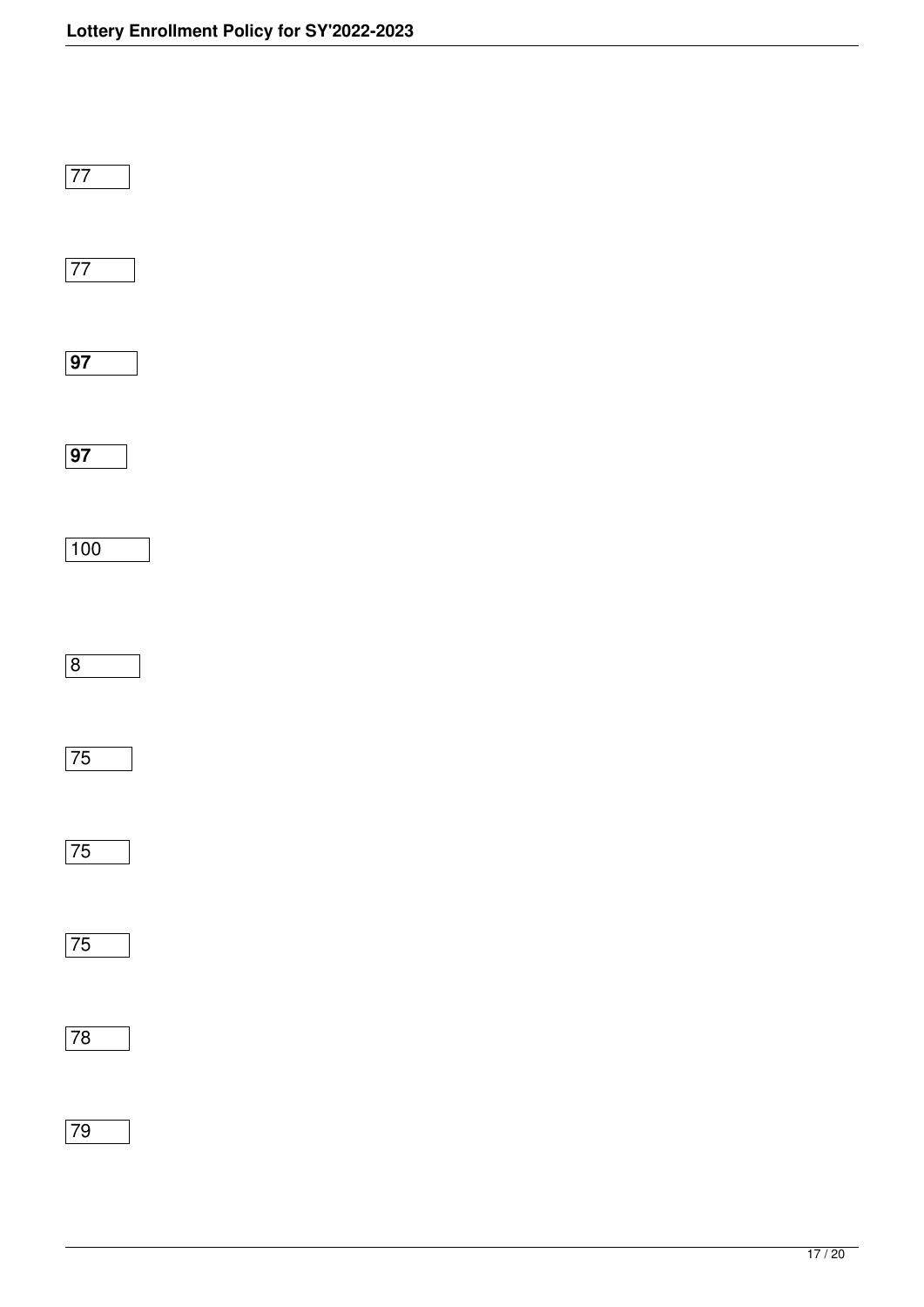| $\overline{77}$         |
|-------------------------|
| $\overline{76}$         |
| $\overline{76}$         |
| $\overline{96}$         |
| 100                     |
| <b>TOTAL Enrollment</b> |
| 800                     |
| 860                     |
|                         |
| 880                     |
| $\overline{900}$        |
| 920                     |